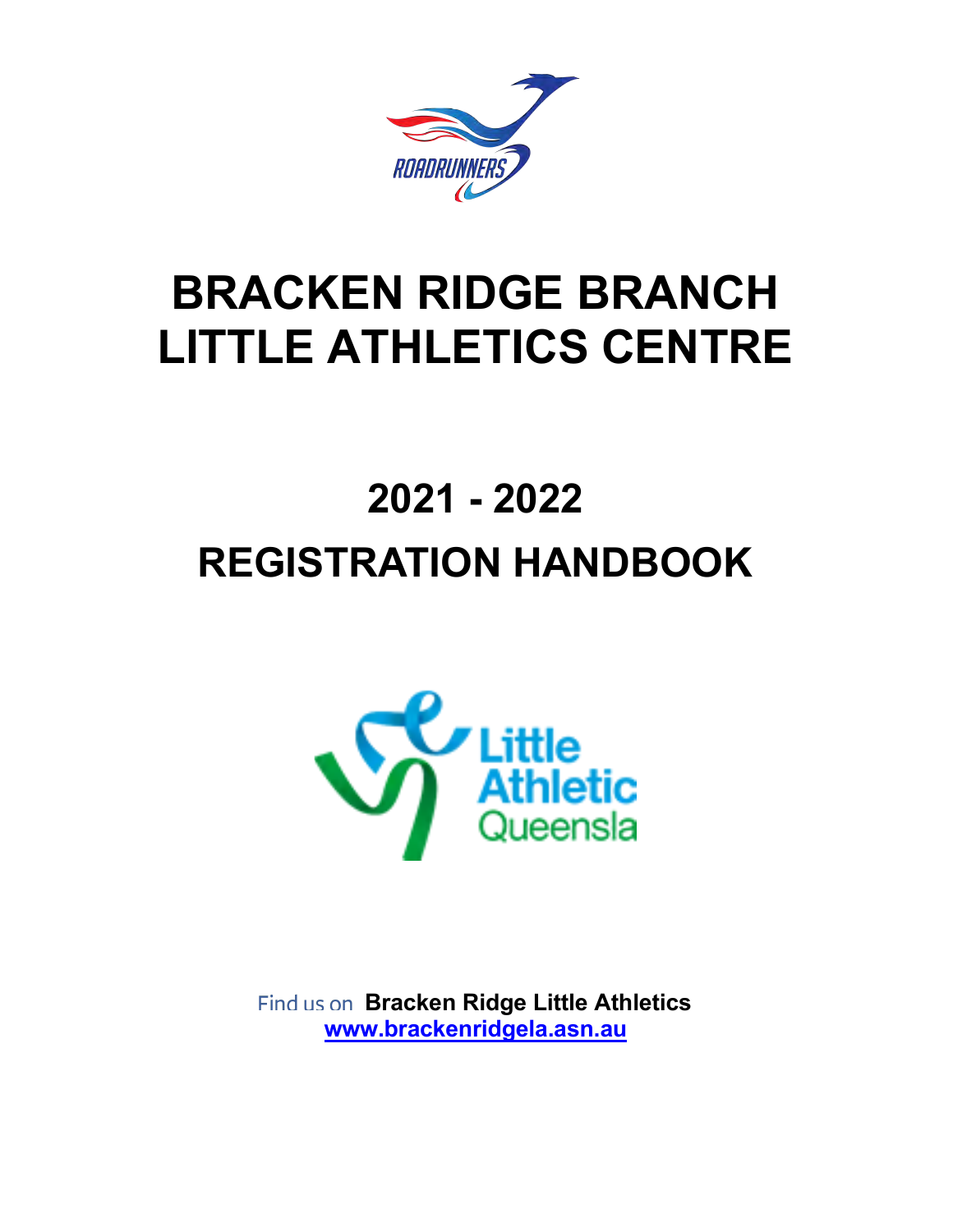# **TABLE OF CONTENTS**

|                         | 1.1        |  |
|-------------------------|------------|--|
|                         | 1.2        |  |
|                         | 1.3        |  |
|                         | 1.4        |  |
|                         | 1.5        |  |
|                         | 1.6        |  |
|                         | 1.7        |  |
|                         | 1.8        |  |
|                         | 1.8.1      |  |
|                         | 1.8.2      |  |
|                         | 1.8.3      |  |
|                         | 1.8.4      |  |
|                         | 1.8.5      |  |
|                         | 1.9        |  |
|                         | 1.10       |  |
|                         | 1.11       |  |
|                         | 1.12       |  |
|                         | 1.13       |  |
|                         | 1.14       |  |
|                         | 1.14.1     |  |
|                         |            |  |
|                         |            |  |
|                         |            |  |
|                         | 1.16       |  |
|                         | 1.16.1     |  |
|                         | 1.16.2     |  |
| $\overline{2}$          |            |  |
|                         | 2.1        |  |
|                         | 2.1.1      |  |
|                         |            |  |
|                         | 2.2        |  |
| 3                       |            |  |
| $\overline{\mathbf{4}}$ |            |  |
|                         |            |  |
|                         | 4.1<br>4.2 |  |
|                         | 4.3        |  |
| 5                       |            |  |
|                         |            |  |
| 6                       |            |  |
| 7                       |            |  |
| 8                       |            |  |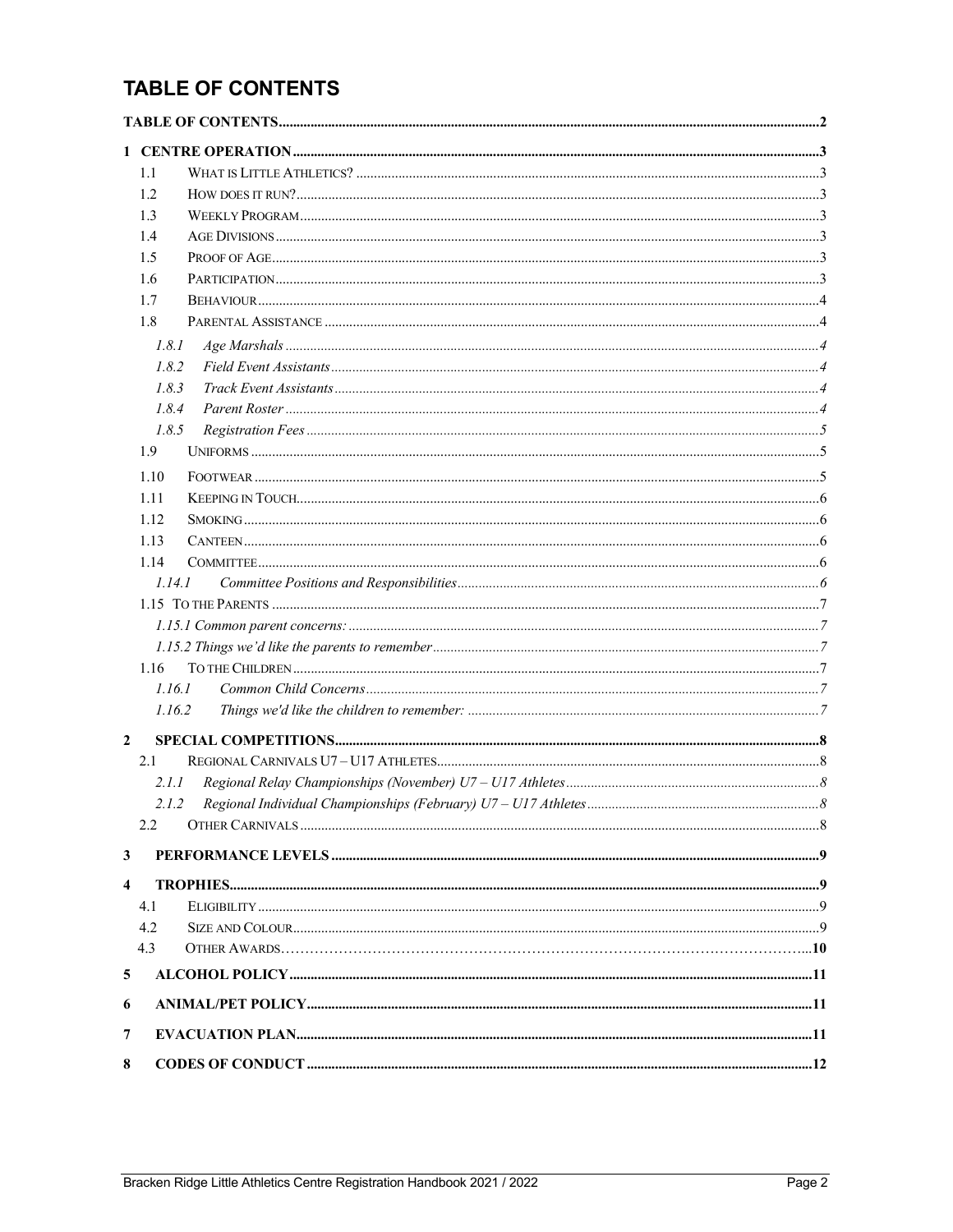# 1 CENTRE OPERATION

## 1.1 What is Little Athletics?

Little Athletics is a national organisation catering for over 100,000 children across Australia. It is based on the philosophy of Family, Fun and Fitness and encourages family involvement.

In Little Athletics we perform many of the same events that mature athletes do - but with minor modifications to keep it safe and to allow children of varied ages and ability to compete with high levels of personal achievement. Our Centre aims to allow young kids 'to enjoy athletics'.

## 1.2 How does it run?

The children are arranged in age/gender groups depending upon numbers. For time efficiency the groups are spread across the event areas and move from event to event in turn after the whole group has completed their event.

Parents man each event area and complete the measuring and recording tasks. After the assigned events for that age group have been completed optional grouped long-distance track and field events are available before the night is complete.

## 1.3 Weekly Program

The total program covers both track and field events. Each week four/five events are planned on a rotational basis so that at the end of the cycle the total program has been completed by all age groups. Events may be either added or deleted at the discretion of the Centre committee. U6 boys and girls complete a skills development program so that they are then able to participate in a modified event program.

Please complete the Athlete Absentee Register if athletes are sick, injured or on holidays.

An athlete warm-up commences at 6.00pm with announcements taking place immediately after. Warm-ups take typically ten minutes at the commencement of the program and all athletes should participate.

## 1.4 Age Divisions

The age divisions in Little Athletics are determined by rulings on a state basis and the child remains in that group for the whole of the season. Our Centre runs U6 to U17 age groups. For example, if a child turns 9 years old between 1 January and 31 December in one year then they will be in the U10 group for the whole season. A Tiny Tots program will be offered for siblings of registered athletes only. The child must have turned 3 years of age or be turning 4 years of age before registering as part of the Tiny Tots program.

## 1.5 Proof of Age

We require proof of age to be supplied at time of registration. A birth certificate, passport, baptism certificate or baby clinic card is sufficient proof of age.

## 1.6 Participation

We prefer all athletes to attempt all the events offered unless there is a valid reason for not doing so. We will not force any competitor to undertake any event, but our philosophy of competition is to attempt those events where confidence is lacking or where winning is not guaranteed.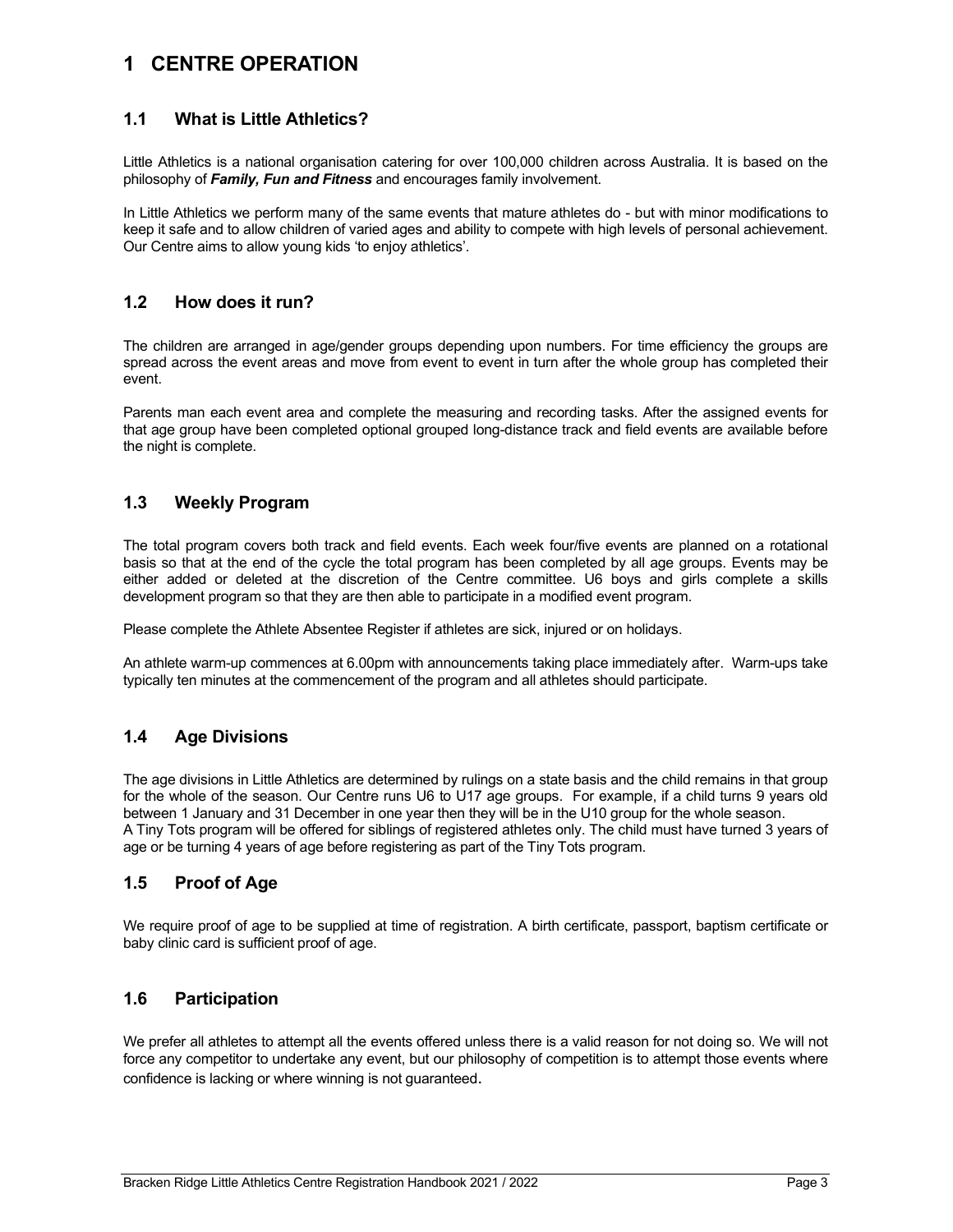## 1.7 Behaviour

Little Athletics is not a weekly period for nuisance behaviour. Inappropriate behaviour spoils the time for everyone and will be penalised. Age Marshalls carry a yellow 'inappropriate behaviour' form. If athletes do not follow the instructions given by the Age Marshall or other Officials, they will firstly be given a verbal warning in an appropriate manner. If the inappropriate behaviour continues and the athlete has to be given two more verbal warnings, the Official may escort the athlete to a Committee member. In the event of the athlete refusing to be accompanied to a Committee member, a Committee member must be called to go to the athlete. The Committee member may exclude the child from the next event or two depending on the severity of the behaviour. If an athlete is excluded, the parents of the athlete must be informed and the Committee member must complete a yellow 'inappropriate behaviour' form. The athlete is then required to sit in front of the clubhouse under the supervision of a parent/guardian or Committee member.

## 1.8 Parental Assistance

To smoothly run a normal program of athletics events, around 80 parents are needed each and every competition night. Their tasks are easy to learn and perform and require no previous experience or athletic knowledge.

Coaches and judges will be available for clarification and to perform the more specialised event tasks, such as ruling on fouls or technique advice.

The following parent helpers are needed:

## 1.8.1 Age Marshals

This task is to accompany a specific age group for the evening, guiding the children from event to event. We have laundry baskets to aid in carrying water bottles, jackets and shoes.

Age marshals complete the field event record sheet. Age marshal assistants are also allocated to the younger age groups.

The field event sheet and folder must be returned to the Records Officer in the clubhouse at the end of the evening.

## 1.8.2 Field Event Assistants

General help is needed at most field events to allow the events to run smoothly. These assistant tasks include 'spiking' the throw or jump landing to allow measurement by the event judge, returning the thrown item to the next thrower and raking the sand pit smoothly for the next jumper. There will be event judges to run these events and to guide the assistants.

### 1.8.3 Track Event Assistants

Every competitor from U7 – U17 is given a time for individual track events so timekeepers and place judges are needed each week. The track event tasks include performing timekeeping using the available stopwatches, placing competitors into finishing order and writing out athlete performances on to track sheets.

### 1.8.4 Parent Roster

A roster levy is paid upon registration of athlete. The roster levy will be refundable at the end of the season if parents/guardians complete half of the total number of competition nights scheduled for the 2021/2022 season. It is a requirement that you MUST complete a portion of your roster BEFORE the Christmas break (if you sign-on before Christmas) and a portion AFTER the Christmas break. Scheduled Competition nights are adjusted depending on the date of athlete registration and/or cancelation of competition nights beyond the Centre's control, for example, rain. If the required number of roster commitments are not fulfilled, you will forfeit your roster refund and your child WILL NOT be eligible to receive a trophy at the end of the season.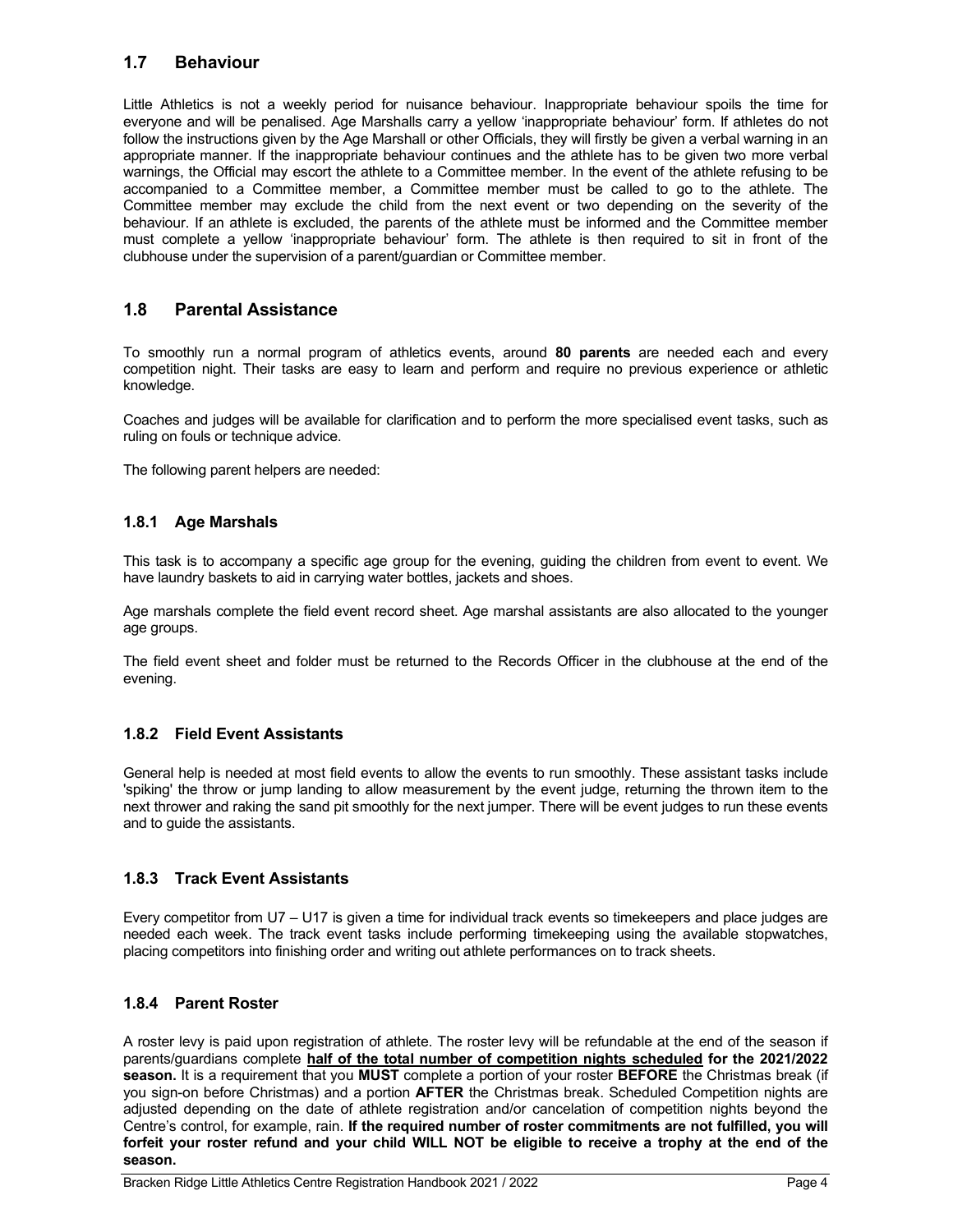\*\*The online system for registering yourself for a position for Friday nights is SignUp.com. On registering your athlete at the Centre, you will receive a family code. You will need this code to use SignUp.com. This system will be open at 9pm on a Wednesday night. Please ensure that your name is recorded via the online app or by the Officials/Roster Officer on the night that you work.

## 1.8.5 Registration Fees

If you have completed your two week trial for Little Athletics and you decide to register your athlete, the \$20 trial fee is deducted from your Registration Fees. Please note that, once registered, if your athlete decides not to continue or is unable to continue with Little Athletics, the athlete/s Registration Fees are NOT REFUNDABLE at any time.

## 1.9 Uniforms

Children representing Bracken Ridge must wear the correct uniform and of the correct colour. Polo shirts (same for boys and girls), shorts and bike pants are available for purchase at the centre. **Board shorts or any other** shorts other than the official uniform are not to be worn and athletes can be penalised for this. If compression garments are worn they must be royal blue or plain black. Upon full registration each child receives a registration number which is to be attached to the front centre of the polo shirt and an age label which is to be attached to the left sleeve of the polo shirt. The sponsor label should be stitched to the front right chest.



## 1.10 Footwear

It is compulsory for athletes to wear footwear in all events:

Only Under 11 to Under 17 athletes are permitted to wear spiked shoes:

- Competitors in the U6 U10 age groups may not wear spiked shoes.
- U11 U12 athletes may wear spiked shoes in all laned track events, jumping events and javelin.
- U13 U17 athletes may wear spiked shoes in all track events (excluding walks) and for jumping events and javelin.

Spiked shoes must be carried to the event area and put on only at the **START** of the event. They must be removed immediately after completion of the event.

Under 10's and lower are not permitted to wear spiked shoes even with the spikes blunted, removed or blank spikes substituted.

Sandshoes / Waffles must be worn at all other times (e.g. from event to event). No thongs or slides are allowed.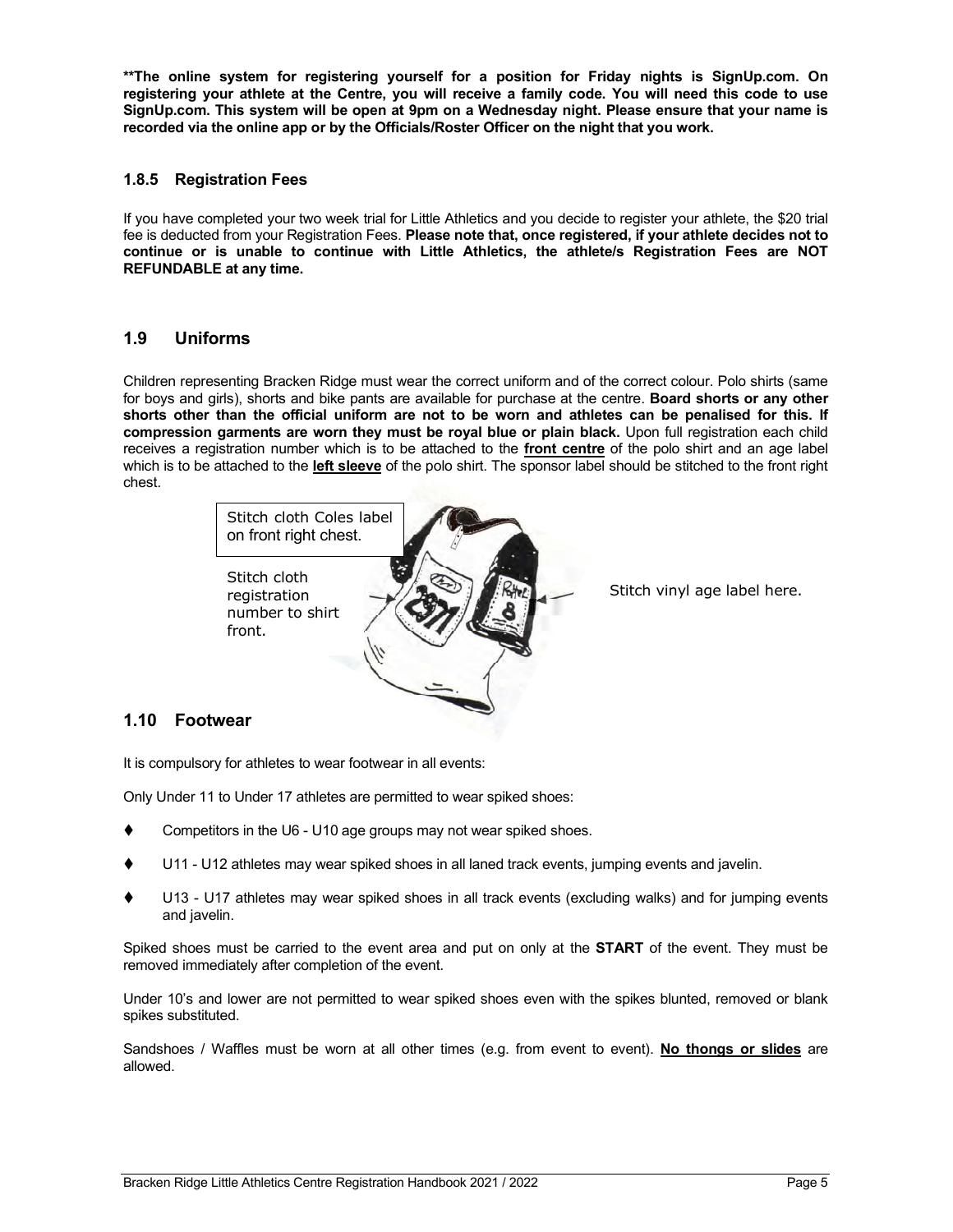## 1.11 Keeping in Touch

- Committee Please feel free to approach us with your queries and any comments or suggestions which may improve our centre.
- Facebook **Throughout the season lots of important messages and information is placed on our** Facebook page. Bracken Ridge Little Athletics. You can also private message us.
- Web Site **There is lots of interesting information on our web site. www.brackenridgela.asn.au**
- Noticeboard Other Centre's carnivals throughout the season are advertised on the noticeboard as well as the nomination forms for these carnivals

## 1.12 Smoking

LAQ regulations state that smoking is not permitted on or around the arena. The designated smoking areas are the car parks. We ask that you think of the children competing!

## 1.13 Canteen

The canteen operates as a service to you and is run by volunteer parents just like you. We offer an assortment of hot food, cold drinks, some lollies and crisps. The coffee van is present most Friday nights. Times of operation for the canteen are 5:45 pm till 8:30 pm approximately. We also have Level 3 Accreditation as a Good Sports Club.

## 1.14 Committee

The Centre is coordinated by a group of **volunteer** parents who basically ensure the nights run smoothly, together with the rostered parental help. They meet once per month midweek to discuss season progress and to handle the next month's affairs.

### 1.14.1 Committee Positions and Responsibilities

The Committee positions and responsibilities include:

Centre Manager - coordinates committee involvement

Assistant Centre Manager - assists in all areas and assumes Centre Manager position if he/she is not available.

Treasurer - looks after our financial affairs

Secretary - takes care of centre correspondence and meeting minutes

Officials Officer - organises officials' accreditations and ensures judges and assistants are available

Roster Officer - arranges parent roster

Registrar - takes care of athlete registrations and details

Coaching Co-ordinator - takes warm ups and midweek coaching sessions

Arena Manager - ensures competition night runs smoothly

PR/Fundraising Officer - responsible for public relations issues & organises raffles etc.

Equipment/Grounds Officer - organises field marking, mowing and equipment maintenance

Nominations Officer - responsible for submitting athletes' nominations for carnivals

Uniforms Officer - coordinates purchases and sale of centre uniforms

Records Officer(s) - keeps master records of athlete weekly performances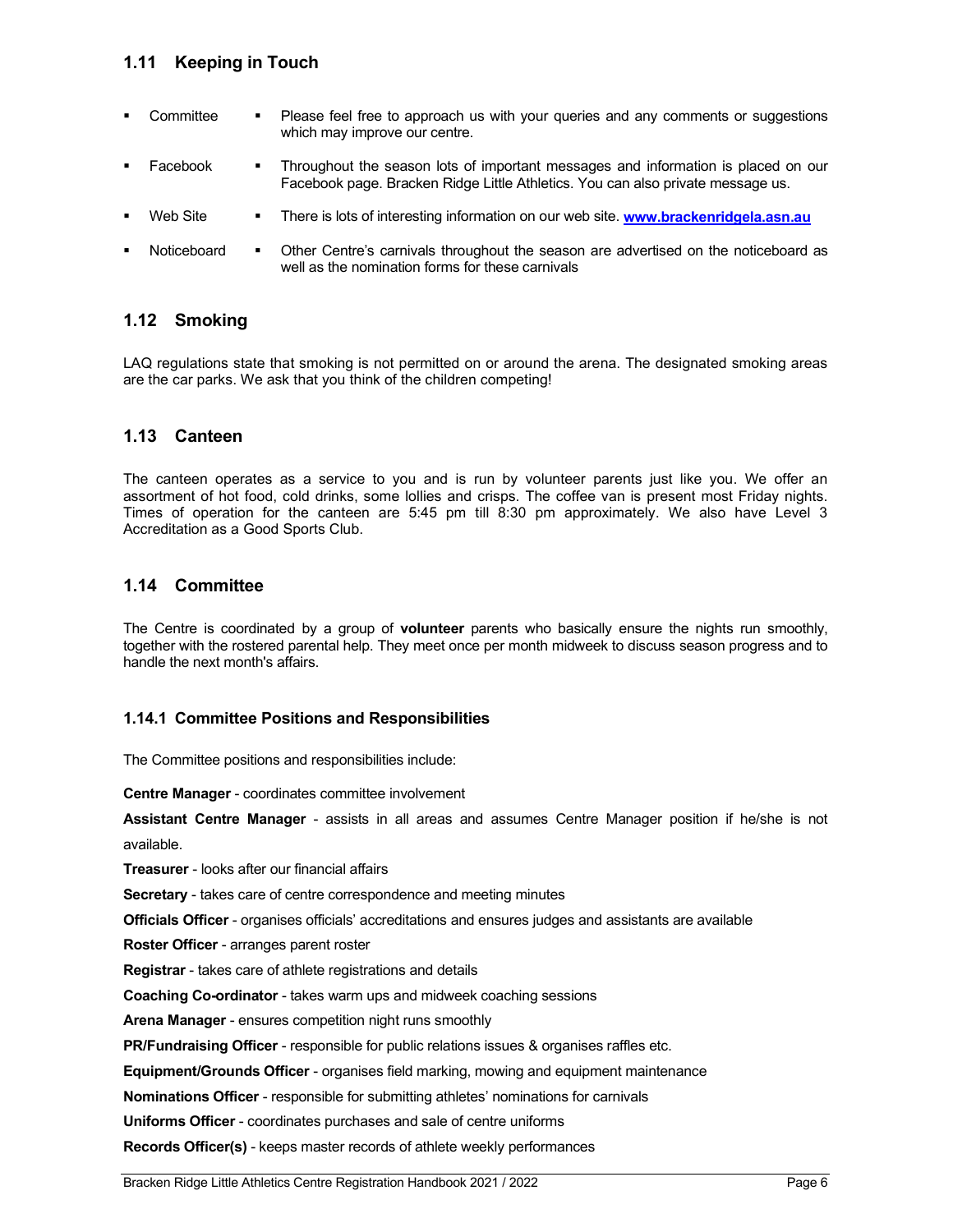Program Officer - coordinates weekly program and rotation

Canteen Co-ordinator - manages canteen operation

Team Managers - looks after athletes at carnivals

General Members - no official position but assists where necessary and a good way to get involved.

## 1.15 To the Parents

### 1.15.1 Common parent concerns:

#### "My child has just joined Little Athletics and he/she's worried about not being as technically skilled in some events as the other athletes".

This situation can commonly occur in the field events, where various levels of techniques can be used and the more difficult technique usually gets the best performance. All children can feel uneasy here. We try to emphasise that the individual effort and goals are what each competitor should strive for. Some of the skills can take years to master properly. Encourage your child to watch the basic movements of the better athletes.

#### "It's a bit rainy looking - I wonder if Little Athletics will be on"

We have developed a simplified program for wet weather, where the competition is safe but still damp. Competition will cease if it is pouring or lightning is around.

#### "We've missed a few weeks - maybe our children have fallen too far behind the rest of the athletes to go back"

It only takes a few minutes for most children to feel comfortable again. Again they should try to concentrate on their own personal levels, and not dwell on those of other athletes.

#### "I've forgotten what someone said about such-and-such"

Most committee members know generally what's going on and how to do things. Just approach them. They were first timers once too.

### 1.15.2 Things we'd like the parents to remember

- Smile when helping on roster it helps everyone (you included) enjoy the day better
- Make new friends
- Compliment your child when they've put in a good effort
- Nominate early for other carnivals closing dates are often final and can easily slip by
- Try to get your child to understand that poor behaviour from them ruins the day for everyone else as well
- Encourage your child when competing at other carnivals to have a go in all events available to them. It only costs a little more, the day passes quicker and personal bests are regularly are attained
- Aim to be at carnivals well before their event is scheduled
- Place names on removable clothing items, especially hats
- Check Facebook, website and listen to announcements each week for news and upcoming competitions

## 1.16 To the Children

### 1.16.1 Common Child Concerns

#### "I can't throw or jump as well as some of the other children in my age group - it's hopeless trying to match them"

Some of the events do require skills which may take a lot of time, practise and effort to perform well. Children should try to be patient and steadily improve their own performance levels, and not so much on purely beating someone else's. Try and learn from the better athletes.

#### 1.16.2 Things we'd like the children to remember:

- Respect all other athletes' performances whether excellent or average
- Make new friends
- Competition at other Centres or meetings can bring out personal bests and can create new friendships
- Watch the technique of the better athletes and learn from them
- Listen to the coaches who offer help on technique correction
- Be a good sport at all times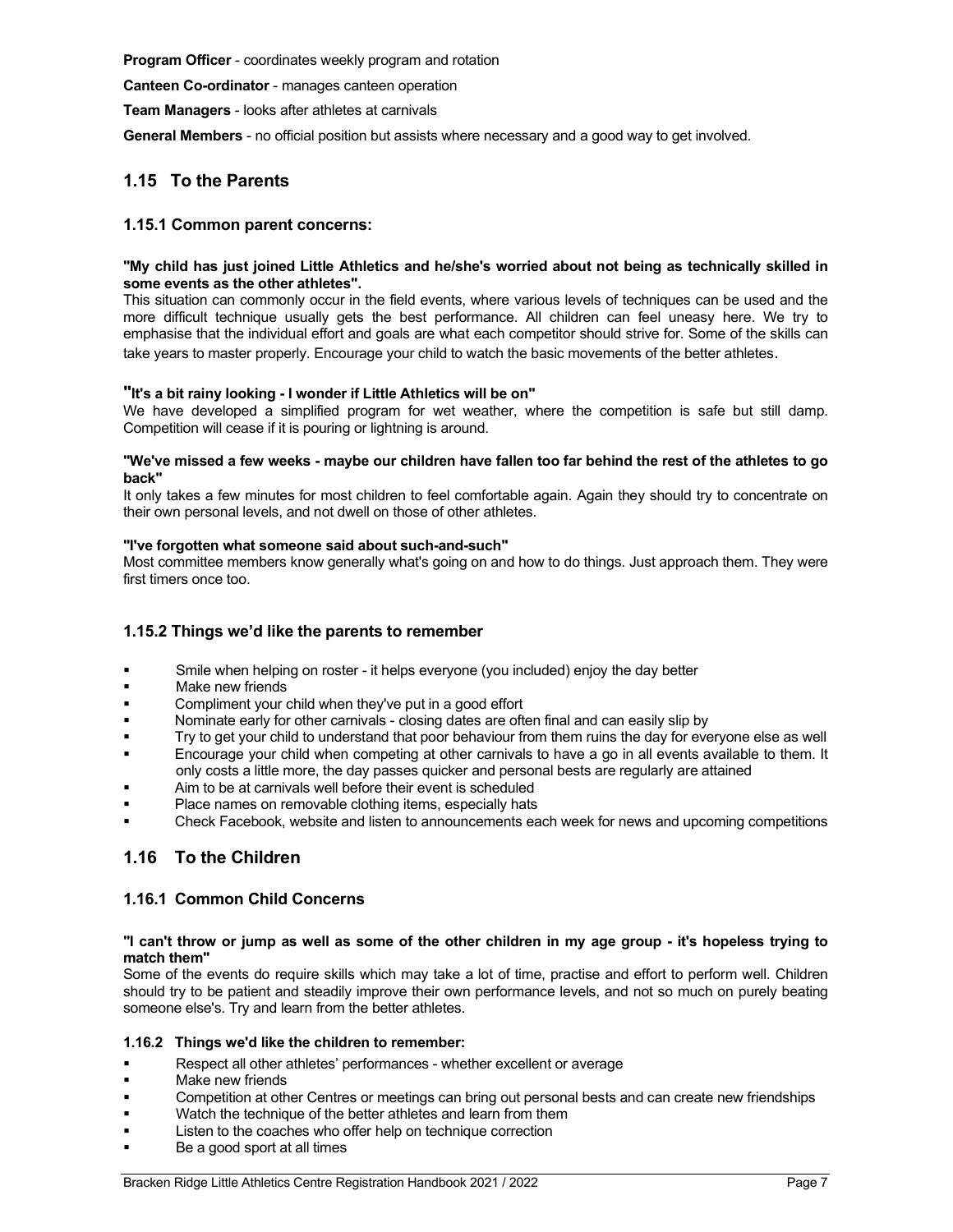- Don't make excuses when someone outperforms you
- Treat the helping parents with respect and courtesy without them your night may be ruined

# 2 SPECIAL COMPETITIONS

There are other competitions during the season which athletes can compete in for a moderate cost per event or per athlete. Participation is not compulsory at any, however we may have to ask individually for participation at Regional Relay Championships to fill our teams (otherwise the rest of the team cannot compete).

## 2.1 Regional Carnivals U7 – U17 Athletes

There are two large carnivals where our Centre competes against the other seven centres in our region (the LAQ Metropolitan North Region) - the Regional Relay Championships and the two-day Regional Championships.

## 2.1.1 Regional Relay Championships (November) U7 – U17 Athletes

This carnival is the only meeting where athletes compete in teams. Each team consists of either 4 athletes for track events or 2 athletes for field events. The team result is the combination of all members of that team. Those teams in the U9-U17 age groups finishing 1<sup>st</sup>, 2<sup>nd</sup> or 3<sup>rd</sup> qualify to compete at State Relay Championships held at the QSAC track, Nathan, Brisbane where the equivalent successful teams from the other State Regions compete together. The events involved are:

- Track: 4x70m ,4x100m, 4x200m, 4xMedley/Swedish depending upon age group
- Field: Discus, Shot Put, Long Jump, High Jump.

## 2.1.2 Regional Individual Championships (January/February) U7 – U17 Athletes

This meeting is where competitors can choose up to five events (four for U7 & U8) to compete in and individual performances are recorded. All available events are open for entry. Competitors in the U9-U17 age groups finishing 1, 2, 3 and 4 (or reach the State Qualifying level) qualify to compete at the State Championships held at QSAC, Nathan, Brisbane (or North Queensland every four years) track, where the equivalent successful athletes from the other State Regions compete together.

## 2.2 Other Carnivals

Special days are held throughout the season for specific age groups to compete in nominated events against similarly aged athletes from the other Centres. There is no qualifying standard entry for these carnivals, just a submitted nomination with payment. A multi-event meeting (Tetrathlon) is included. Throughout the season various centres hold their own carnivals. Carnival entry is available through Results HQ.

Athletes who compete at recognised LAQ meetings, for Bracken Ridge Little Athletics Centre (in Centre uniform) can present their performances to the Centre Records Officer for inclusion on their personal record sheet. These will be taken into consideration when assessing levels for trophies. Centre Best Performances cannot be set at other carnivals. Relay days are not included as they are team events. National, International & School competition results are not considered.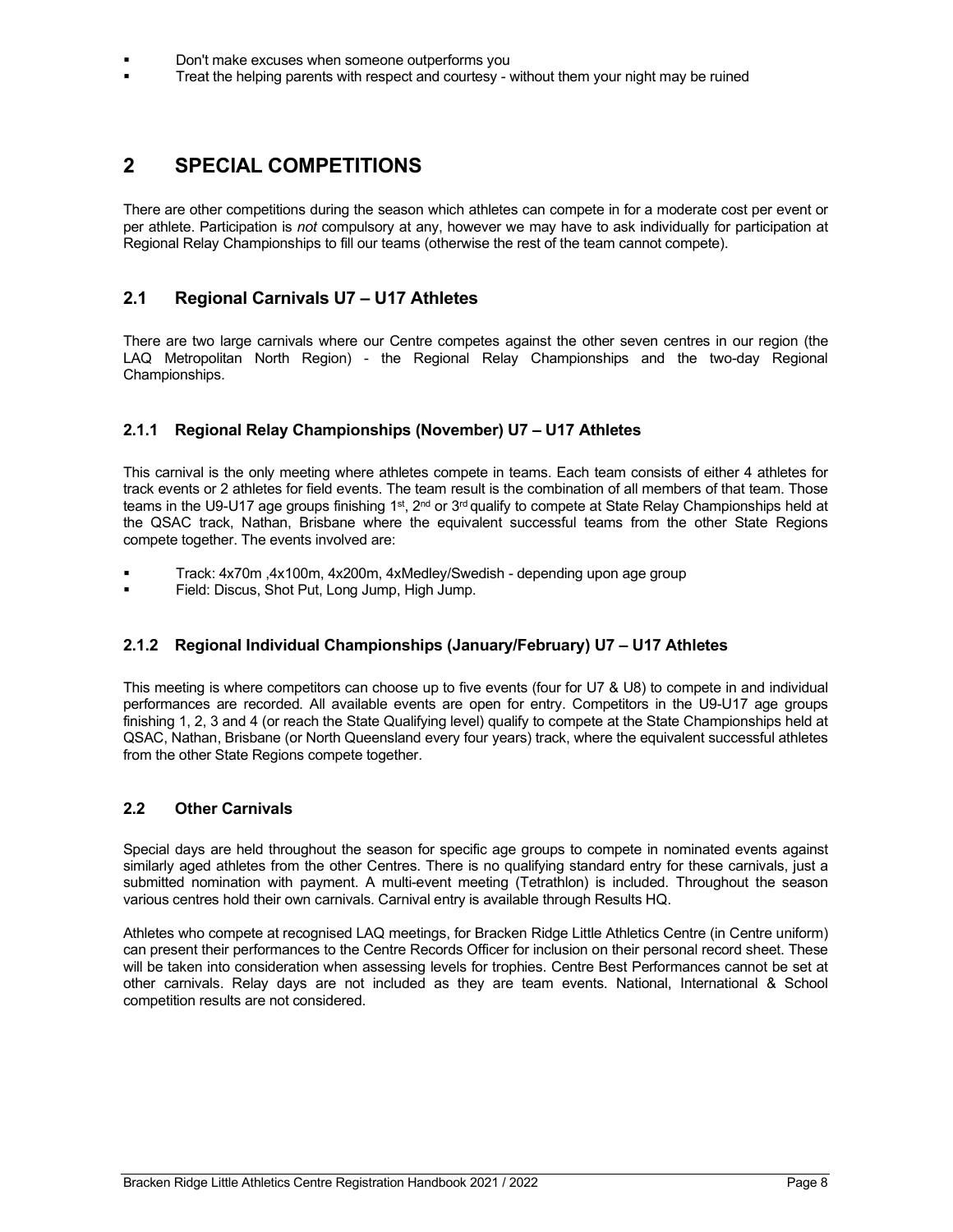# 3 PERFORMANCE LEVELS

The U7 – U17 athletes are eligible to receive a trophy at the end of the season, based on their own personal performances throughout the season. Rather than emphasise winning, we prefer to reward striving for accepted performance standards. All Tiny Tots and U6 athletes are eligible to receive a participation trophy.

At Bracken Ridge we recognise five graded levels of performance:

GREY represents participation with only a moderate level of athleticism GREEN represents a standard that can be achieved by about 80% of athletes **RED** a good standard of performance attained by about 50-60% of athletes **BLUE** a level that is achieved by about 15-20% of athletes and is a very good standard GOLD a level set at exactly halfway between the Blue level and the Australian Little Athletics record for the particular event (this is an excellent standard indeed achieved by top 5% of athletes) – U9 to U17 only. The Gold performance must be achieved twice but cannot be performed in the same event at the same carnival e.g. heat & final

Little Athletics Queensland issues boys (blue) and girls (pink) green/red/blue McDonald's performance levels chart for U7 – U17 age groups in all standard events. The applicable one is issued to all children at the beginning of the season. Each event has its own graded levels of performance, so a child could, say, be at different levels in different events (this actually is the most common case).

Athletes and parents are able to monitor their current level and as a means of determining which events could be improved to attain a higher achievement level, by checking on ResultsHQ.

# 4 TROPHIES

## 4.1 Eligibility

At the end of each season we hold a trophy presentation. All eligible athletes will receive a trophy, coloured and sized based upon a season performance assessment.

(To be eligible an athlete must attend a minimum of 60% of centre competition meets both before and after the mid-season break, excepting sickness, injury and family holidays.) Parents must also meet their roster requirements for their child's trophy eligibility (see page 4, section 1.8.4)

## 4.2 Size and Colour

The performance assessment works as follows:

- the 'colour' of the trophy is determined using the McDonald's cards. To attain that colour the athlete must have achieved that level twice in that event.
- the 'size' of the trophy is determined by the number of events in which the athlete has twice exceeded the above colour performance level - a small trophy for the minimum two events and a large trophy for five events

**Example 1** - if the athlete has bettered red level in only one event but has done it five times, with all other performances of green level, then the trophy level is 'large green' because the red level was not attained in two events and green level was achieved in five events

**Example 2** - if the athlete has bettered red level in two events but only twice in each event, with all other performances of green level, then the trophy level is 'small red'

**Example 3** - if the athlete has bettered blue level in one event twice, red level in only one event five times, with all other performances of green level, then the trophy level is 'small red' because the red level was exceeded in two events

**Example 4** – if the athlete has bettered gold level in one event twice, blue level in three events five times, then the trophy level is 'small blue' and the additional gold level trophy is awarded

**Example 5** – if the athlete has not bettered green level twice in two events then the trophy level is 'small grey' (there is only one grey size).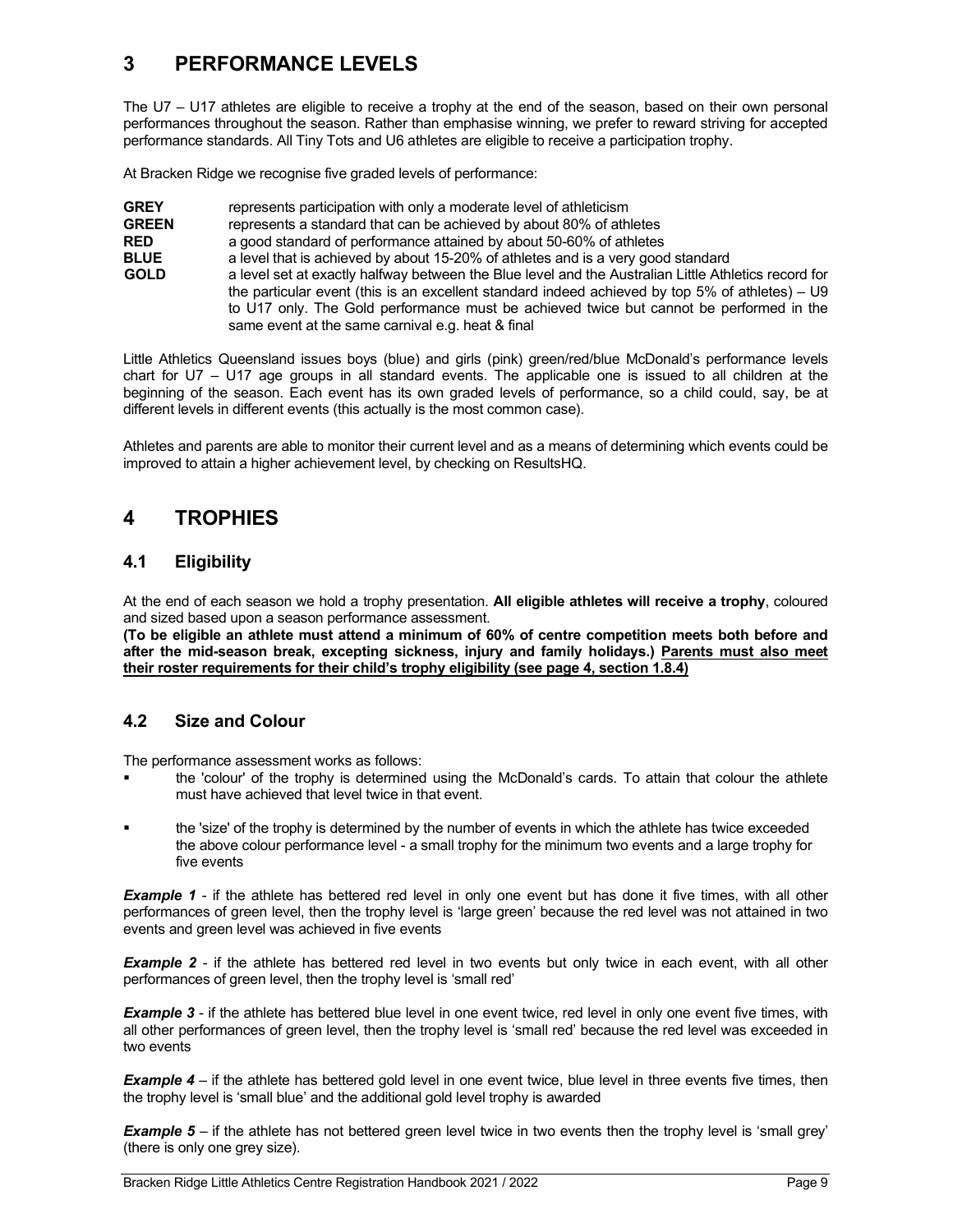## 4.3 Other Awards

### Good Sport Awards

- Presented to athletes monthly
- Athlete must demonstrate good sportsmanship

### U6 Encouragement Stickers

Awarded to all U6 participants each Friday night

## Most Personal Best Performances

- Athletes who have achieved the most Personal Best Performances throughout the whole season in the U7 - U17 age groups receive a medallion at the end of the season.
- The athlete who has achieved the most Personal Best Performances overall from all U7 U17 age groups receives a small trophy and their name engraved on the perpetual trophy.
- Athletes must have 60% attendance or better at Centre meets.

### Chris Waterson Award

- Athletes from the U12 U17 age groups are eligible for this Award
- The Chris Waterson Award was introduced in honour of Christine Waterson who passed away in May 1997 after a long battle with cancer.
- In consultation with Chris' family it was decided that the recipient of this award should reflect the type of athlete that Chris herself would have liked to see rewarded, and the following criteria was decided on:
- a. The recipient should be an athlete who would otherwise usually receive little recognition for their efforts.
- b. They should be polite towards all officials and other athletes.
- c. They should be keen to participate in all events.
- d. They should have a good attendance record.
- e. They will have been a Centre member for more than one season.
- Committee members are asked to nominate eligible athletes and the recipient is decided by secret ballot and known only to the trophy committee until presentation.

### Darryl Dixon Encouragement Award

- Chosen from the U9 Boys & U9 Girls age group.
- Athletes who have shown many improvements in their performances throughout the season.
- Athletes who have shown good sportsmanship in many situations.
- Athletes who strive to do their best at all times.
- Athletes who may not have otherwise been recognized.
- Athletes who have a good attendance record at Centre competitions.

### Centre Best Performance Awards

Athletes from the U9 – U17 age groups are able to set a new Centre Best Performance.

### Tetrathlon Medallions

• All athletes in the U7 – U17 age groups who participate in the Tetrathlon night, receive a medallion.

### Parent Appreciation Award

- Parents who complete over and above their required roster.
- **•** Demonstrate fair decision making in all circumstances.
- Follow the Little Athletics philosophy of Family, Fun & Fitness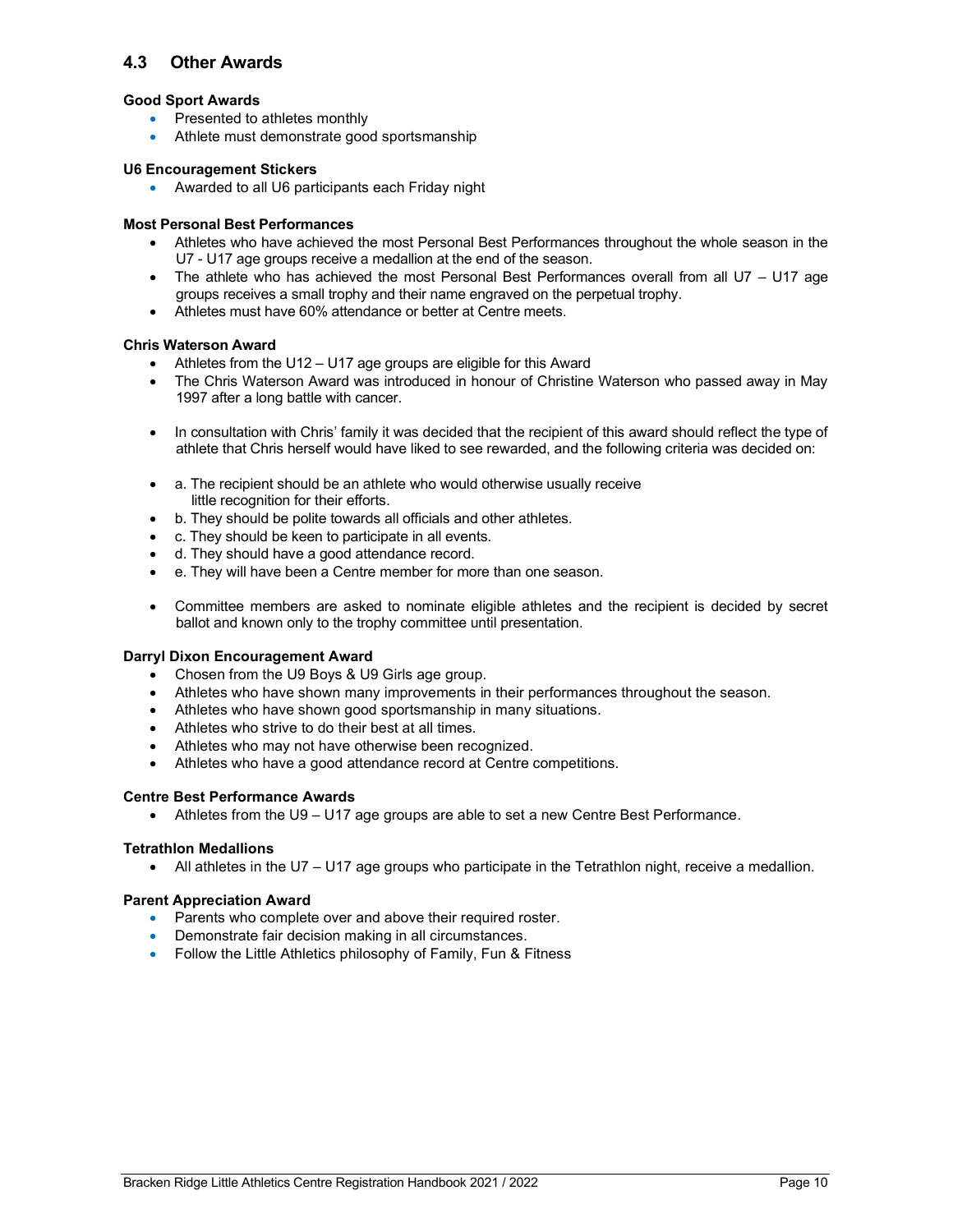# 5 ALCOHOL POLICY

Little Athletics Queensland has a zero tolerance on the consumption of alcohol during any sanctioned event. There will be no sale or consumption of alcohol during the conduct of any Little Athletics activity.

The Little Athletics Queensland Board of Directors shall deem the consumption of alcohol during competitions or activities a breach of the LAQ Code of Conduct and is subjected to disciplinary action.

Where alcohol is consumed at a Little Athletics function, the following measures will be taken:

- Alcohol will not be served to minors
- Alcohol will not be served to any person who is intoxicated
- Low alcohol and non-alcoholic drinks will be available
- Food options will be available when alcohol is served
- Persons who have been drinking will be encouraged to use safe transport options

## 5 ANIMAL/PET POLICY

Bracken Ridge Little Athletics Centre requests that NO animals/pets are to be brought to the Centre immediately before, during or immediately after Centre Competition and designated training nights. The Centre area includes all track, field and grass areas inside of and up to the timber bollards that surround the facility. The ONLY exception to this request is if the animal and/or pet are a specified 'Service' animal.

# 6 EVACUATION PLAN

#### Emergency Evacuation Plan Summary

In the event of a major incident the Centre Manager or Committee member are to be informed immediately of the danger.

#### FIRE

- In the event of a FIRE all Athletes, Officials and Spectators are to assemble on the top oval cricket pitch Western side of McPherson Park and await further instruction from the Centre Manager, Committee member or Emergency Services.
- Centre Manager or Committee member will contact and coordinate with Emergency Services.

### EXTREME THREAT

- In the event of an EXTREME THREAT (e.g. severe thunderstorm, hostile person(s) attack) all Athletes, Officials and Spectators are to evacuate the event area and make their way to the area closest to the clubhouse.
- Centre Manager or Committee member will contact and coordinate with Emergency Services.

Due to the evolving nature of Emergencies, all Athletes, Officials and Spectators will be required to follow any direction of Centre Manager or Committee member in order to maximise the safest possible outcome.

Dial 000 for immediate response from Emergency Services Sandgate Police: 3631 7000 Sandgate Fire Station: 3869 0473

# BE SAFE BE RESPECTFUL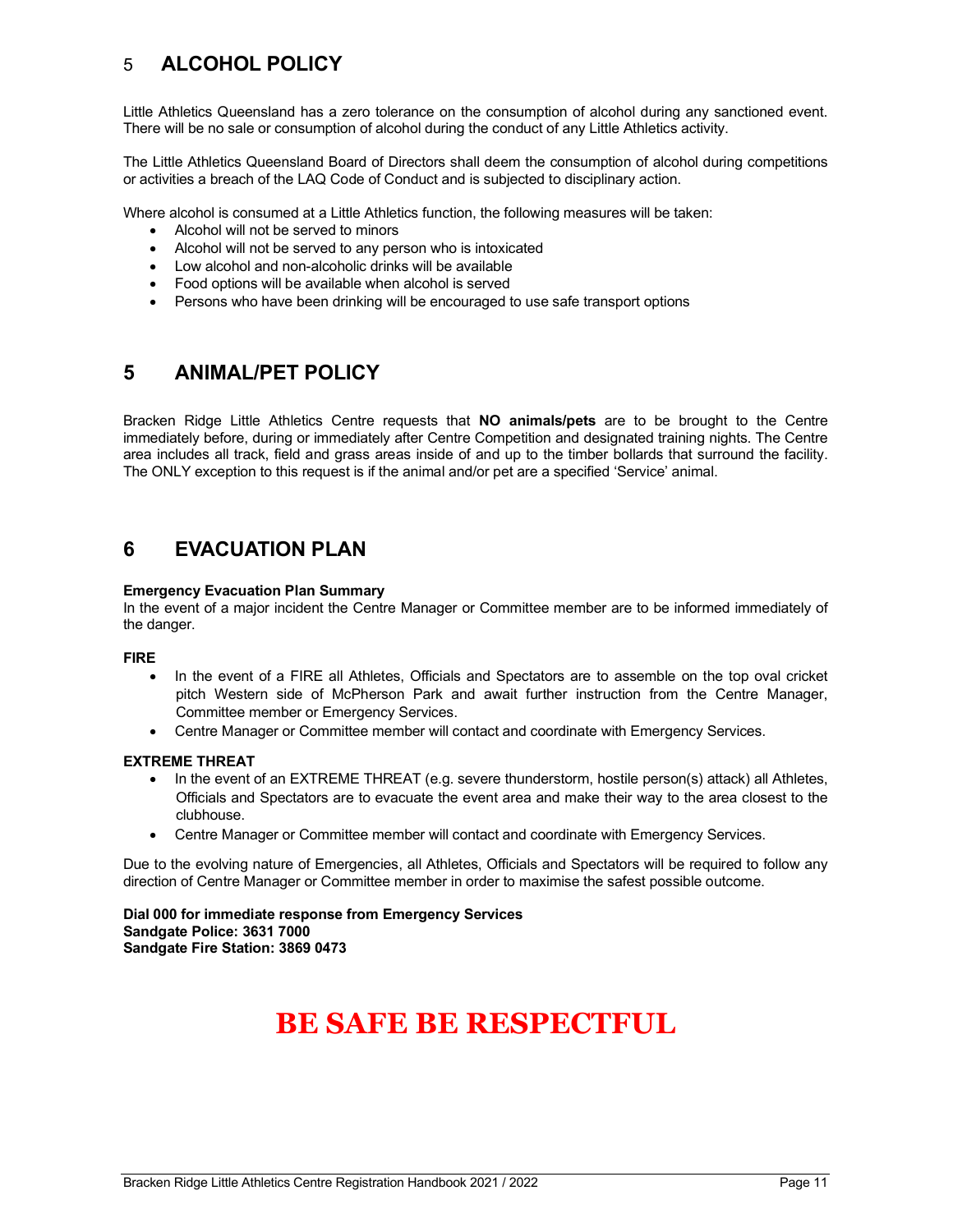# 7 CODES OF CONDUCT

## ATHLETE

- Be a good sport. Respect all good performances whether from your Centre or the opponents and shake hands with and thank the opposing athletes and officials after the event – win, lose or draw.
- Participate for your own enjoyment and benefit.
- Always respect the official's decision.
- Never become involved in acts of foul play.
- Honour both the spirit and intention of the competition rules and live up to the highest ideals of ethics and sportsmanship. Avoid gamesmanship and respect the traditions of the sport.
- Never engage in disrespectful conduct of any sort including profanity, sledging, obscene gestures, offensive remarks, trash-talking, taunting or other actions that are demeaning to other athletes, officials or supporters.
- Care for and respect the facilities and equipment made available to you during training and competition.
- Safeguard your health. Don't use any illegal or unhealthy substances.
- Recognise that officials and coaches are volunteers who give up their time to provide their services. Treat them with the utmost respect
- Do not bet or otherwise financially speculate, directly or indirectly, on the outcome or any other aspect of a Little Athletics event or competition in which you are involved.

### **COACH**

.

- Actively discourage foul play and/or unsportsmanlike behaviour by athletes.
- Seek to maximise the participation and enjoyment of all athletes regardless of ability; avoid the tendency to over-use a talented athlete; treat all athletes as equals, regardless of their talent.
- Show concern and caution towards all sick and injured athletes. Follow the advice of a physician and/or sports trainer to the letter when determining when an injured athlete is ready to recommence training or competition.
- Teach athletes that an honest effort and competing to the best of their ability is as important as victory.
- Maintain a thorough knowledge of the rules of competition and keep abreast of current coaching methods. Maintain or improve your current accreditation level.
- Always consider the health, safety and welfare of the athletes.
- Teach young athletes to realise that there is a big gap between their ability and the professional athlete. Do not coach them as if they are professionals.
- Ensure that your coaching reflects the level of the competition being involved with and don't be a 'winner at all costs' coach.
- As coach, conduct yourself at all times, and in all situations, in a manner that shows leadership, respect for the sport of Little Athletics and respect for all those that are involved in the sport – athletes, officials, spectators, parents and the media.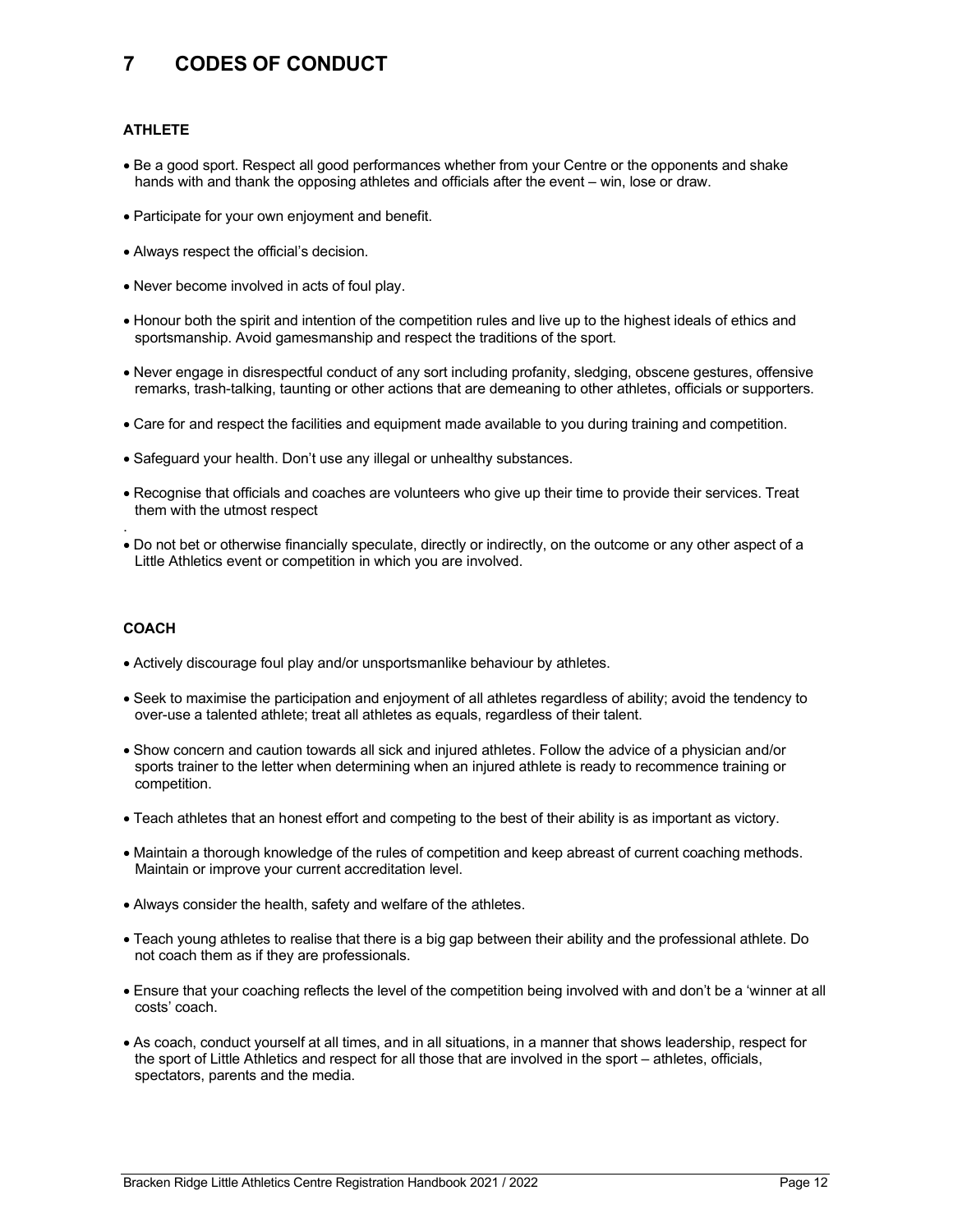#### **OFFICIAL**

- Be impartial! Also, be consistent, objective and courteous.
- Place the safety and welfare of the athletes above all else. Be alert to minimise dangerous physical play, fair or foul, especially during competition days.
- Accept responsibility for all actions taken.
- Avoid any form of verbal conflict with coaches, team officials, parents and spectators during competition.
- Avoid any situation which may lead to a conflict of interest, both on and off the field.
- Condemn all and every instance of unsportsmanlike, foul or unfair play.
- Set a good example by the way you dress, speak and act towards athletes, coaches, officials, parents and spectators.
- Show concern and caution towards sick and injured athletes.
- Officiate to the age and/or experience of the athletes.

#### PARENT / SPECTATOR

- Condemn all violent or illegal acts, whether they are by athletes, coaches, officials, parents or spectators.
- Respect the official's decisions. Don't complain or argue about actions or decisions during or after an event.
- Do not engage in unsportsmanlike language, harassment or aggressive behaviour.
- Encourage athletes to play by the rules and to respect opposing athletes and officials.
- Never ridicule or scorn an athlete for making a mistake, respect their efforts.
- Understand that sport is part of a total life experience, and the benefits of involvement go far beyond the final placing of an event.
- Participate in positive cheering that encourages the athletes in the Centre you are supporting. Don't engage in any cheering that taunts or intimidates opponents, their fans or officials.
- Remember that children participate in Little Athletics for their own enjoyment, not yours!
- At all times follow the directions of the Competition Manager and/or other competition day officials.
- Never arrive at a Little Athletics competition under the influence of alcohol or drugs. Never bring alcohol or drugs to a Little Athletics competition or training.

### VIDEOS AND IMAGES

Most people taking images of children at Little Athletics are doing so for acceptable reasons and are using appropriate methods, for example, a parent or guardian videoing or taking images of their own child at a Little Athletics event. The approved Centre photographer or a professional photographer may also be taking photos for the Centre.

Before taking photos of other athletes you must:

 Obtain permission from the child's parent/guardian prior to taking the images of a child or young person.